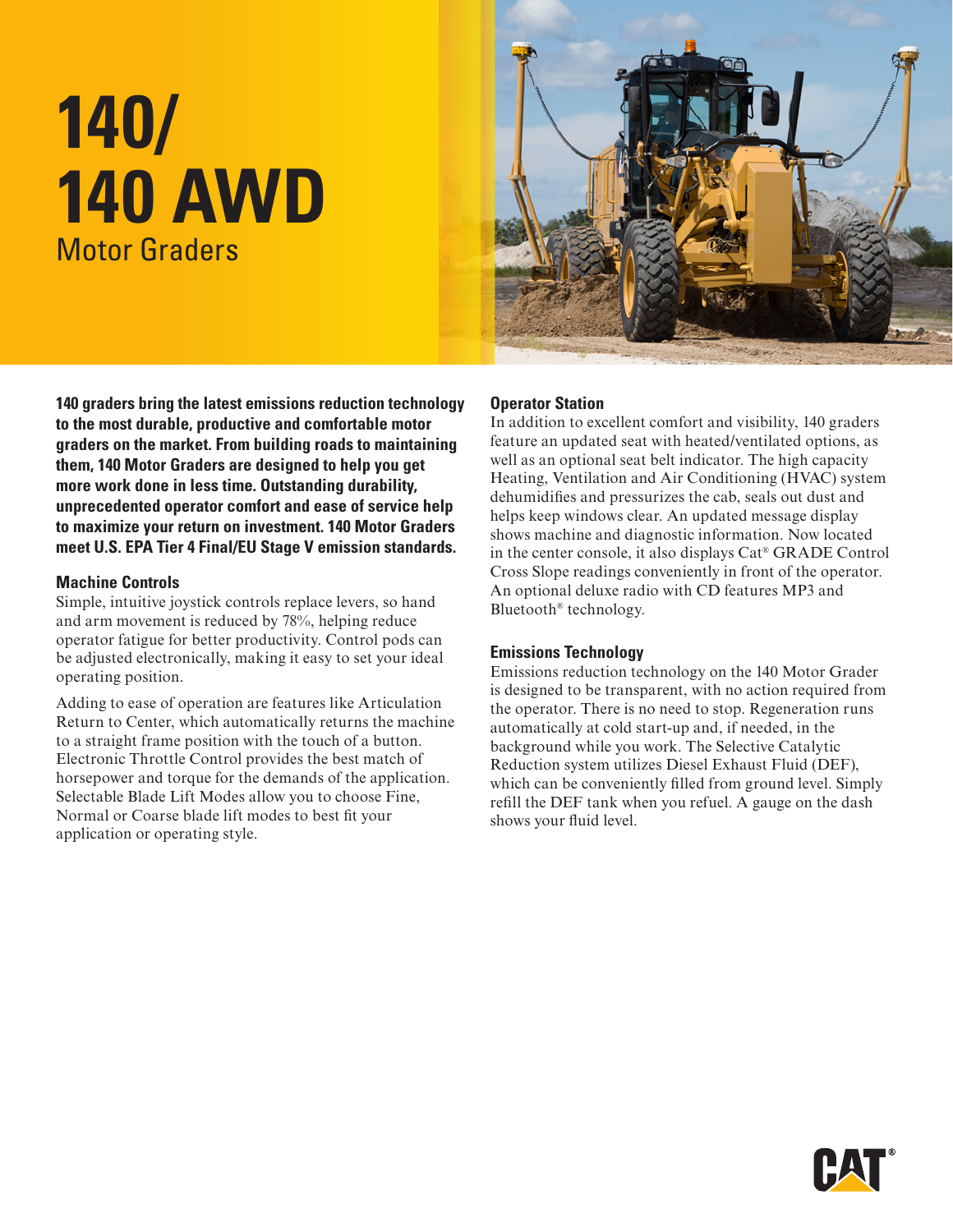# **Engine and Power Train**

A Cat C9.3 engine gives you the performance to maintain consistent grading speeds for maximum productivity. Programmable Autoshift option simplifies operation by allowing you to program the transmission to shift at optimal points to match your application. A new standard Economy Mode can be turned on to help you save fuel by reducing engine speed so the machine works in a more efficient range. The average fuel savings is up to 10 percent, depending on the application.

Standard Automatic Differential Lock/Unlock monitors machine and application parameters to unlock/re-lock the differential during operation, improving production and enhancing comfort while protecting the power train. A hydraulic demand fan automatically adjusts speed according to cooling needs, so when cooling demand is reduced, you benefit from more power to the ground and improved fuel efficiency.

# **All Wheel Drive**

Optional All Wheel Drive (AWD) gives you the additional power to the ground you need to work more efficiently in mud, gravel, sand or snow. The added traction helps reduce sliding on side slopes.

# **Drawbar-Circle-Moldboard (D-C-M)**

The drawbar, circle and moldboard are designed to make it easy to keep the components tight. One person can easily adjust or replace the patented top-adjust drawbar wear inserts from the top of the drawbar plate, reducing downtime. Durable nylon composite wear inserts maximize circle torque and component life. Sacrificial brass wear strips between the blade mounting group and moldboard can be easily adjusted and replaced. The Shimless Moldboard Retention System uses vertical and horizontal adjusting screws to keep moldboard wear strips aligned for reduced blade chatter and precise blade control.

# **Responsive Hydraulics**

A proven load-sensing system and advanced electrohydraulics give you superior implement control and responsive hydraulic performance. Proportional Priority Pressure-Compensating valves have different flow rates for the head and rod ends of the cylinder, so you can count on consistent, predictable implement response. Balanced hydraulic flow is proportioned to give you confidence that all implements will operate simultaneously without slowing the engine or speed of some implements.

# **Integrated Technologies**

- Fully scalable, factory integrated optional Cat GRADE Control Cross Slope helps you more easily maintain desired cross slope by automatically controlling one side of the blade.
- Optional Cat AccuGrade™ uses positioning and guidance technologies, machine sensors, and automatic blade control to help you get to grade faster, easier and more efficiently.
- Cat Product Link™ aids your equipment management with remote monitoring capabilities. A secure VisionLink® user interface lets you know where your equipment is, what it's doing and how it's performing so you can maximize efficiency and lower operating costs.

# **Safety**

Some of the many safety features designed into the 140 Motor Grader include:

- Ground-level Electrical Disconnect and Engine Shutoff switches.
- Operator Presence System keeps the parking brake engaged and hydraulic implements disabled until the operator is seated and machine is ready for operation.
- Hydraulic Lockout disables all implement functions while still providing machine steering control – especially useful while roading.
- Speed Sensitive Steering becomes less sensitive as ground speed increases for greater operator confidence and control.
- Optional rearview camera with in-cab monitor.

# **For more details on these and other features, please see your Cat Dealer or visit** *www.cat.com***.**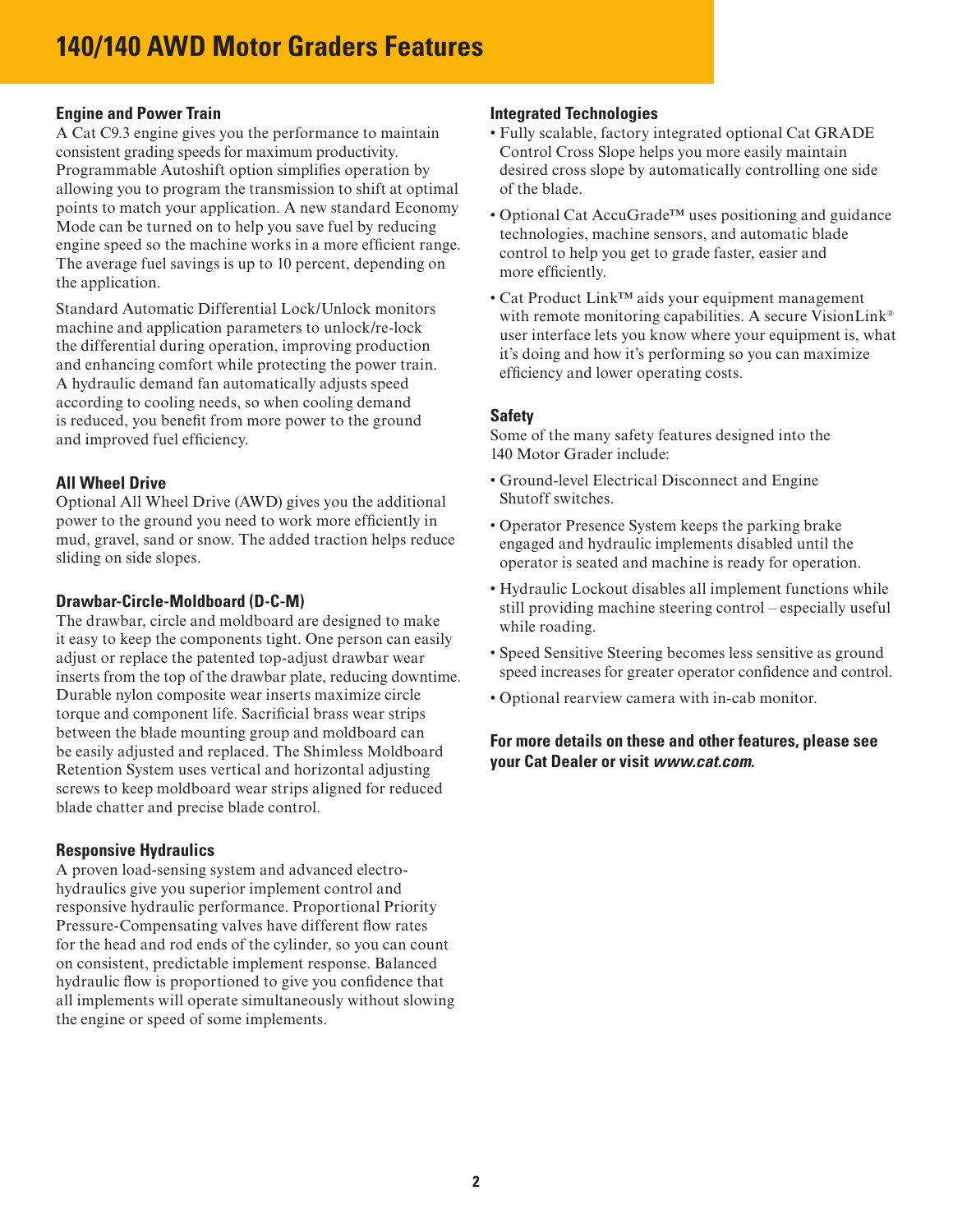| <b>Engine</b>                        |                            |                      |                               |  |
|--------------------------------------|----------------------------|----------------------|-------------------------------|--|
| Engine Model                         |                            | Cat C <sub>9.3</sub> |                               |  |
| Emissions                            |                            | EU Stage V           | <b>U.S. EPA Tier 4 Final/</b> |  |
| Base Power (1st gear) – Net          |                            | 133 kW               | 179 hp                        |  |
| Base Power (1st gear) – Net (Metric) |                            |                      | 181 hp                        |  |
| VHP Plus Range - Net                 |                            | 133-172 kW           | 179-231 hp                    |  |
| VHP Plus Range - Net (Metric)        |                            |                      | 181-234 hp                    |  |
| AWD Range - Net                      |                            | 141-188 kW           | 189-252 hp                    |  |
| AWD Range - Net (Metric)             |                            |                      | 192-255 hp                    |  |
| Displacement                         |                            | 9.3 L                | 567.5 in <sup>3</sup>         |  |
| Bore                                 |                            | $115 \text{ mm}$     | $4.5$ in                      |  |
| Stroke                               |                            | 149 mm               | $5.9$ in                      |  |
| Torque Rise                          |                            | 38%                  |                               |  |
| Maximum Torque (VHP Plus)            |                            | 1138 N·m             | 840 lb-ft                     |  |
| Maximum Torque (AWD On)              |                            | 1247 N·m             | 920 lb-ft                     |  |
| Speed @ Rated Power                  |                            | 2,000 rpm            |                               |  |
| Number of Cylinders                  |                            | 6                    |                               |  |
| <b>Derating Altitude</b>             |                            | 3050 m               | 10,000 ft                     |  |
| High Ambient - Fan Speed             |                            |                      |                               |  |
| Standard                             |                            | $1,400$ rpm          |                               |  |
| Maximum                              |                            | 1,550 rpm            |                               |  |
| Minimum                              |                            | $500$ rpm            |                               |  |
| <b>Standard Capability</b>           |                            | 43° C                | $109^{\circ}$ F               |  |
| <b>High Ambient Capability</b>       |                            | $50^{\circ}$ C       | $122^{\circ}$ F               |  |
| Gear – Net Power                     | <b>VHP Plus</b><br>kW (hp) | AWD Off<br>kW (hp)   | AWD On<br>kW (hp)             |  |
| Forward                              |                            |                      |                               |  |
| 1st                                  | 133 (179)                  | 141 (189)            | 149 (200)                     |  |
| 2nd                                  | 141 (189)                  | 149 (200)            | 164 (220)                     |  |
| 3rd                                  | 149 (200)                  | 156 (210)            | 168 (225)                     |  |
| 4th                                  | 156 (210)                  | 160 (215)            | 172 (231)                     |  |
| 5th                                  | 160 (215)                  | 164 (220)            | 188 (252)                     |  |
| 6th                                  | 164 (220)                  | 168 (225)            | 188 (252)                     |  |
| 7th                                  | 168 (225)                  | 172 (231)            | 188 (252)                     |  |
| 8th                                  | 172 (231)                  | 172 (231)            | 188 (252)                     |  |
| Reverse                              |                            |                      |                               |  |
| 1st                                  | 133 (179)                  | 133 (179)            | 133 (179)                     |  |
| 2nd                                  | 141 (189)                  | 141 (189)            | 141 (189)                     |  |
| 3rd-6th                              | 149 (200)                  | 149 (200)            | 149 (200)                     |  |

#### **Engine (cont'd)**

- Net power is tested per ISO 9249, SAE J1349, and EEC 80/1269 Standards in effect at the time of manufacture.
- VHP Plus is standard for the 140 and 140 AWD.
- Net power advertised is the power available at rated speed of 2,000 rpm, measured at the flywheel when engine is equipped with fan running at minimum speed, air cleaner, muffler and alternator.
- No engine derating required up to 3050 m (10,000 ft). • Power as declared per ISO 14396
- Rated rpm 2,000
- $VHP+ = 173 kW (232 hp)$
- $AWD = 189$  kW (253 hp)
- All nonroad U.S. EPA Tier 4 and European Union (EU) Stage V diesel engines are required to use only Ultra Low Sulfur Diesel (ULSD) fuels containing 15 ppm (mg/kg) sulfur or less. Biodiesel blends up to B20 (20% blend by volume) are acceptable when blended with 15 ppm (mg/kg) sulfur or less ULSD. B20 should meet ASTM D7467 specification (biodiesel blend stock should meet Cat biodiesel spec, ASTM D6751 or EN 14214). Cat DEO-ULS™ or oils that meet the Cat ECF-3, API CJ-4, and ACEA E9 specification are required. Consult your OMM for further machine specific fuel recommendations.
- Cat engines equipped with a Selective Catalytic Reduction (SCR) system are required to use:

#### **Power Train**

| Forward/Reverse Gears | 8 Forward/6 Reverse                               |
|-----------------------|---------------------------------------------------|
| Transmission          | APECS, Direct Drive,                              |
|                       | Powershift                                        |
| <b>Brakes</b>         |                                                   |
| Service               | Multiple Oil Disc                                 |
| Service, Surface Area | 23 000 cm <sup>2</sup><br>$3.565$ in <sup>2</sup> |
| Parking               | Multiple Oil Disc                                 |
| Secondary             | Dual Circuit                                      |
|                       |                                                   |

## **Hydraulic System**

| Circuit Type                   | Parallel        |                |
|--------------------------------|-----------------|----------------|
| Pump Type                      | Variable Piston |                |
| Pump Output                    | $210$ L/min     | $55.7$ gal/min |
| <b>Maximum System Pressure</b> | 24 150 kPa      | $3,500$ psi    |
| Reservoir Tank Capacity        | 64.0 L          | $16.9$ gal     |
| <b>Standby Pressure</b>        | 6100 kPa        | $885$ psi      |

• Pump output measured at 2,150 rpm.

<sup>–</sup> Diesel Exhaust Fluid (DEF) which meets the requirements outlined in the International Organization for Standardization (ISO) standard 22241-1.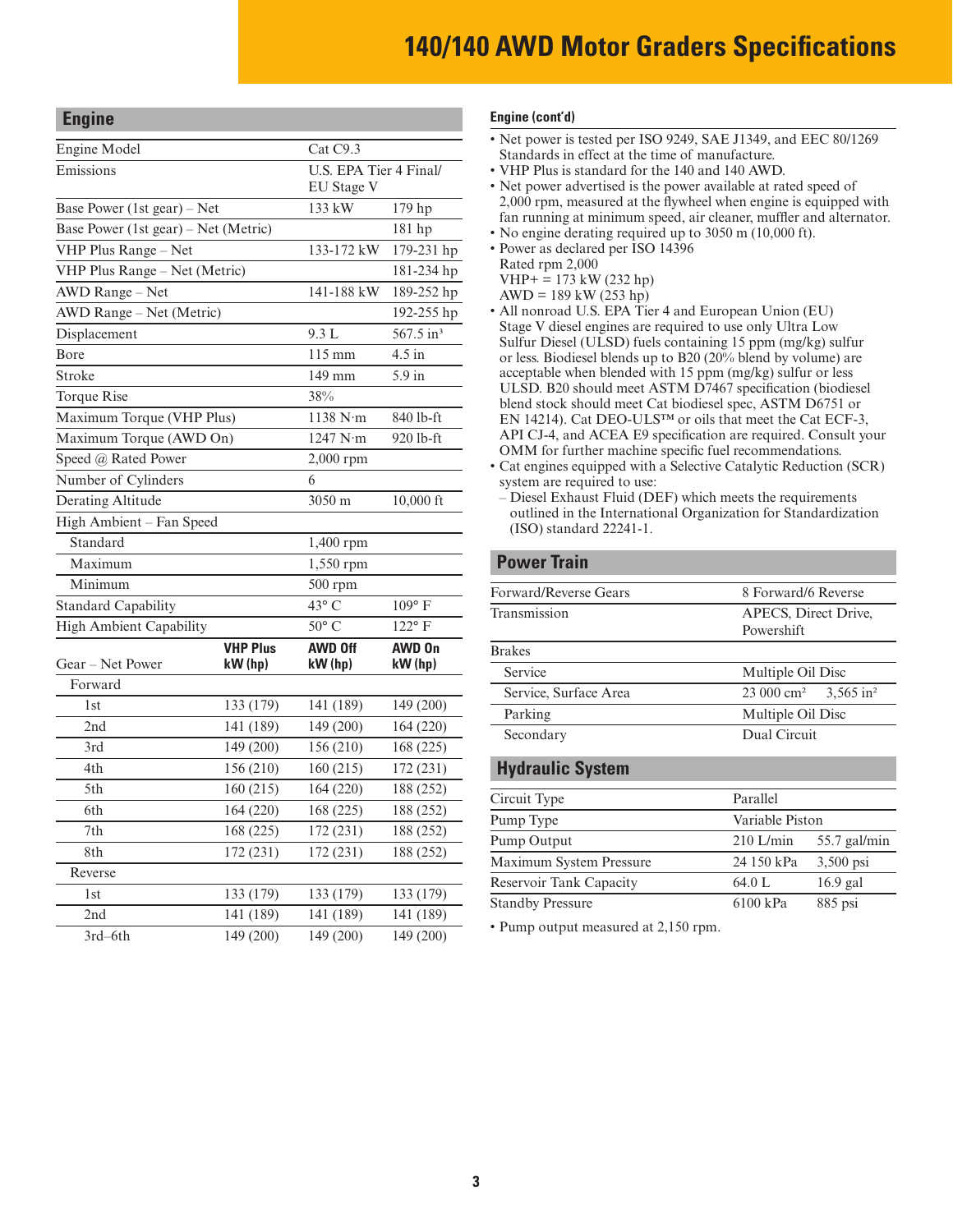| <b>Operating Specifications</b>     |                     |            |
|-------------------------------------|---------------------|------------|
| Top Speed                           |                     |            |
| Forward                             | $46.6 \text{ km/h}$ | $29.0$ mph |
| Reverse                             | $36.8$ km/h         | $23.0$ mph |
| Turning Radius, Outside Front Tires | 7.8 <sub>m</sub>    | 25 ft 7 in |
| Steering Range – Left/Right         | $50^\circ$          |            |
| Articulation Angle - Left/Right     | $20^{\circ}$        |            |
| Forward                             |                     |            |
| 1st                                 | $4.1$ km/h          | $2.5$ mph  |
| 2nd                                 | $5.5$ km/h          | $3.4$ mph  |
| 3rd                                 | 8.0 km/h            | $5.0$ mph  |
| 4th                                 | $11.0$ km/h         | $6.9$ mph  |
| 5th                                 | $17.1$ km/h         | $10.6$ mph |
| 6th                                 | $23.3$ km/h         | $14.5$ mph |
| 7th                                 | $32.0$ km/h         | 19.9 mph   |
| 8th                                 | 46.6 km/h           | 29.0 mph   |
| Reverse                             |                     |            |
| 1st                                 | $3.2$ km/h          | $2.0$ mph  |
| 2nd                                 | $6.0$ km/h          | $3.7$ mph  |
| 3rd                                 | $8.7$ km/h          | 5.4 mph    |
| 4th                                 | $13.5$ km/h         | $8.4$ mph  |
| 5th                                 | $25.3$ km/h         | 15.7 mph   |
| 6th                                 | $36.8$ km/h         | $23.0$ mph |

• Calculated with no slip and 14.0R24 tires.

# **Service Refill**

| Fuel Capacity                       | 394 L  | $104$ gal  |
|-------------------------------------|--------|------------|
| Cooling System                      | 57.0 L | $15.0$ gal |
| Hydraulic System                    |        |            |
| Total                               | 100 L  | $26.4$ gal |
| Tank                                | 64.0 L | $16.9$ gal |
| Engine Oil                          | 30.0 L | $7.9$ gal  |
| Trans./Diff./Final Drives           | 70.0 L | $18.5$ gal |
| Tandem Housing (Each)               | 76.0 L | $20.0$ gal |
| Front Wheel Spindle Bearing Housing | 0.5L   | $0.13$ gal |
| Circle Drive Housing                | 7.0 L  | $1.8$ gal  |
| Diesel Exhaust Fluid                | 22.0 L | $5.8$ gal  |

| <b>Frame</b>                 |                   |           |
|------------------------------|-------------------|-----------|
| Circle                       |                   |           |
| Diameter                     | 1530 mm           | $60.2$ in |
| Height                       | $138 \text{ mm}$  | $5.4$ in  |
| <b>Blade Beam Thickness</b>  | $40.0$ mm         | 1.6 in    |
| Drawbar                      |                   |           |
| Height                       | $152 \text{ mm}$  | 6.0 in    |
| Width                        | 76.2 mm           | 3.0 in    |
| Thickness                    | $12.7 \text{ mm}$ | $0.50$ in |
| Front-Top/Bottom Plate       |                   |           |
| Width                        | 305 mm            | $12.0$ in |
| Thickness                    | $22.0 \text{ mm}$ | $0.87$ in |
| <b>Front Frame Structure</b> |                   |           |
| Height                       | 321 mm            | 12.6 in   |
| Width                        | 305 mm            | $12.0$ in |
| Front Axle                   |                   |           |
| Height to Center             | 596 mm            | 23.5 in   |
| Wheel Lean, Left/Right       | $18^{\circ}$      |           |
| Total Oscillation per Side   | $32^{\circ}$      |           |
|                              |                   |           |

• Front-top/bottom plate – width tolerance ±2.5 mm (0.098 in).

# **Tandems** Height 506 mm 19.9 in Width 201 mm 7.9 in Sidewall Thickness Inner 16.0 mm 0.63 in Outer 18.0 mm 0.71 in Drive Chain Pitch 50.8 mm 2.0 in Wheel Axle Spacing 1523 mm 60.0 in Tandem Oscillation Front Up 15° Front Down 25°

## **Optional Tire Arrangements**

| <b>Common Tire Options for 140 Motor Graders</b><br>140/140 AWD |              |             |
|-----------------------------------------------------------------|--------------|-------------|
|                                                                 |              |             |
| $9 \times 24$                                                   | Single-Piece | 14.0R24     |
| $13 \times 25$                                                  | Single-Piece | 17.5R25     |
|                                                                 |              |             |
| $10 \times 24$                                                  | Multi-Piece  | 14.0R24     |
| $10 \times 24$                                                  | Multi-Piece  | $14.0 - 24$ |
| $14 \times 25$                                                  | Multi-Piece  | 17.5R25     |
| $14 \times 25$                                                  | Multi-Piece  | 17.5-25     |

**Note:** Consult your dealer for individual tire width, size and brand.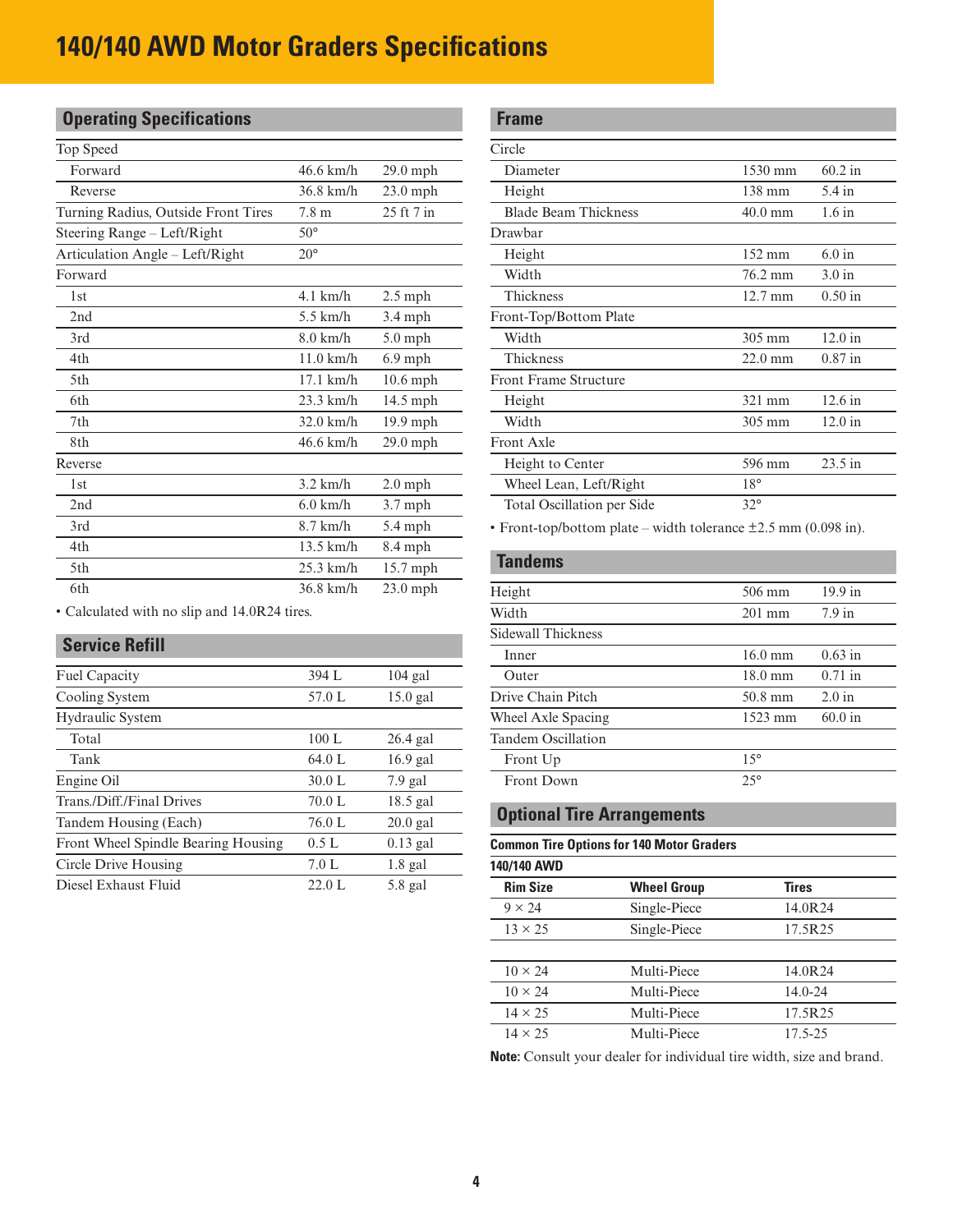| <b>Moldboard</b>           |                   |           |
|----------------------------|-------------------|-----------|
| <b>Blade Width</b>         | 3.7 <sub>m</sub>  | $12$ ft   |
| Moldboard                  |                   |           |
| Height                     | $610 \text{ mm}$  | 24.0 in   |
| Thickness                  | $22.0 \text{ mm}$ | $0.87$ in |
| Arc Radius                 | $413 \text{ mm}$  | $16.3$ in |
| Throat Clearance           | 166 mm            | $6.5$ in  |
| <b>Cutting Edge</b>        |                   |           |
| Width                      | 152 mm            | $6.0$ in  |
| Thickness                  | $16.0$ mm         | 0.60 in   |
| End Bit                    |                   |           |
| Width                      | $152 \text{ mm}$  | $6.0$ in  |
| Thickness                  | $16.0 \text{ mm}$ | 0.60 in   |
| <b>Blade Pull</b>          |                   |           |
| <b>Base GVW</b>            | 11 462 kg         | 25,269 lb |
| Maximum GVW                | 15 541 kg         | 34,262 lb |
| Base GVW (AWD)             | 16 170 kg         | 35,649 lb |
| Maximum GVW (AWD)          | 22 512 kg         | 49,630 lb |
| <b>Blade Down Pressure</b> |                   |           |
| <b>Base GVW</b>            | 7275 kg           | 16,038 lb |
| Maximum GVW                | 13 294 kg         | 29,309 lb |
| Base GVW (AWD)             | 8151 kg           | 17,970 lb |
| Maximum GVW (AWD)          | 13 294 kg         | 29,309 lb |
| <b>Blade Range</b>         |                   |           |

| Circle Centershift                      |                  |                   |
|-----------------------------------------|------------------|-------------------|
| Right                                   | 728 mm           | 28.7 in           |
| Left                                    | 695 mm           | $27.4$ in         |
| Moldboard Sideshift                     |                  |                   |
| Right                                   | $660 \text{ mm}$ | $26.0$ in         |
| Left                                    | $510 \text{ mm}$ | $20.1$ in         |
| Maximum Blade Position Angle            | $90^{\circ}$     |                   |
| <b>Blade Tip Range</b>                  |                  |                   |
| Forward                                 | $40^{\circ}$     |                   |
| Backward                                | $5^{\circ}$      |                   |
| Maximum Shoulder Reach Outside of Tires |                  |                   |
| Right                                   | 1978 mm          | 77.9 in           |
| Left                                    | 1790 mm          | $70.5$ in         |
| Maximum Lift Above Ground               | 480 mm           | $18.9 \text{ in}$ |
| Maximum Depth of Cut                    | 715 mm           | 28.1 in           |
|                                         |                  |                   |

| <b>Ripper</b>                        |           |           |
|--------------------------------------|-----------|-----------|
| Ripping Depth, Maximum               | 426 mm    | 16.8 in   |
| <b>Ripper Shank Holders</b>          | 5         |           |
| Ripper Shank Holder Spacing          | 533 mm    | 21.0 in   |
| Penetration Force                    | 9440 kg   | 20,812 lb |
| Pryout Force                         | 12 607 kg | 27,794 lb |
| Machine Length Increase, Beam Raised | 1031 mm   | $40.6$ in |
| <b>Scarifier</b>                     |           |           |
| Front, V-Type: Working Width         | 1205 mm   | 47.4 in   |
| Front, V-Type, 5 or 11 Tooth         |           |           |
| Working Width                        | 1031 mm   | 40.6 in   |
| Scarifying Depth, Maximum            | 467 mm    | 18.4 in   |
| <b>Scarifier Shank Holders</b>       | 5/11      |           |
| Scarifier Shank Holder Spacing       | 116 mm    | $4.6$ in  |
| Mid, V-Type                          |           |           |
| Working Width                        | 1184 mm   | 46.6 in   |
| Scarifying Depth, Maximum            | 292 mm    | $11.5$ in |
| <b>Scarifier Shank Holders</b>       | 11        |           |
| Scarifier Shank Holder Spacing       | 116 mm    | $4.6$ in  |
| Rear                                 |           |           |
| Working Width                        | 2133 mm   | 84.0 in   |
| Scarifying Depth, Maximum            | 426 mm    | 16.8 in   |
| Scarifier Shank Holders              | 9         |           |
| Scarifier Shank Holder Spacing       | 267 mm    | $10.5$ in |
| Weights                              |           |           |

| Gross Vehicle Weight, Base           |                    |             |
|--------------------------------------|--------------------|-------------|
| Total                                | $16974 \text{ kg}$ | 37,420 lb   |
| Front Axle                           | 4238 kg            | 9,343 lb    |
| Rear Axle                            | 12 736 kg          | 28,077 lb   |
| Gross Vehicle Weight, Maximum        |                    |             |
| Total                                | $25013 \text{ kg}$ | 55,144 lb   |
| Front Axle                           | 7745 kg            | 17,075 lb   |
| Rear Axle                            | $17268 \text{ kg}$ | 38,069 lb   |
| Operating Weight, Typically Equipped |                    |             |
| Total                                | 19 344 kg          | 42,647 lb   |
| Front Axle                           | 5468 kg            | $12,055$ lb |
| Rear Axle                            | 13876 kg           | $30,592$ lb |
|                                      |                    |             |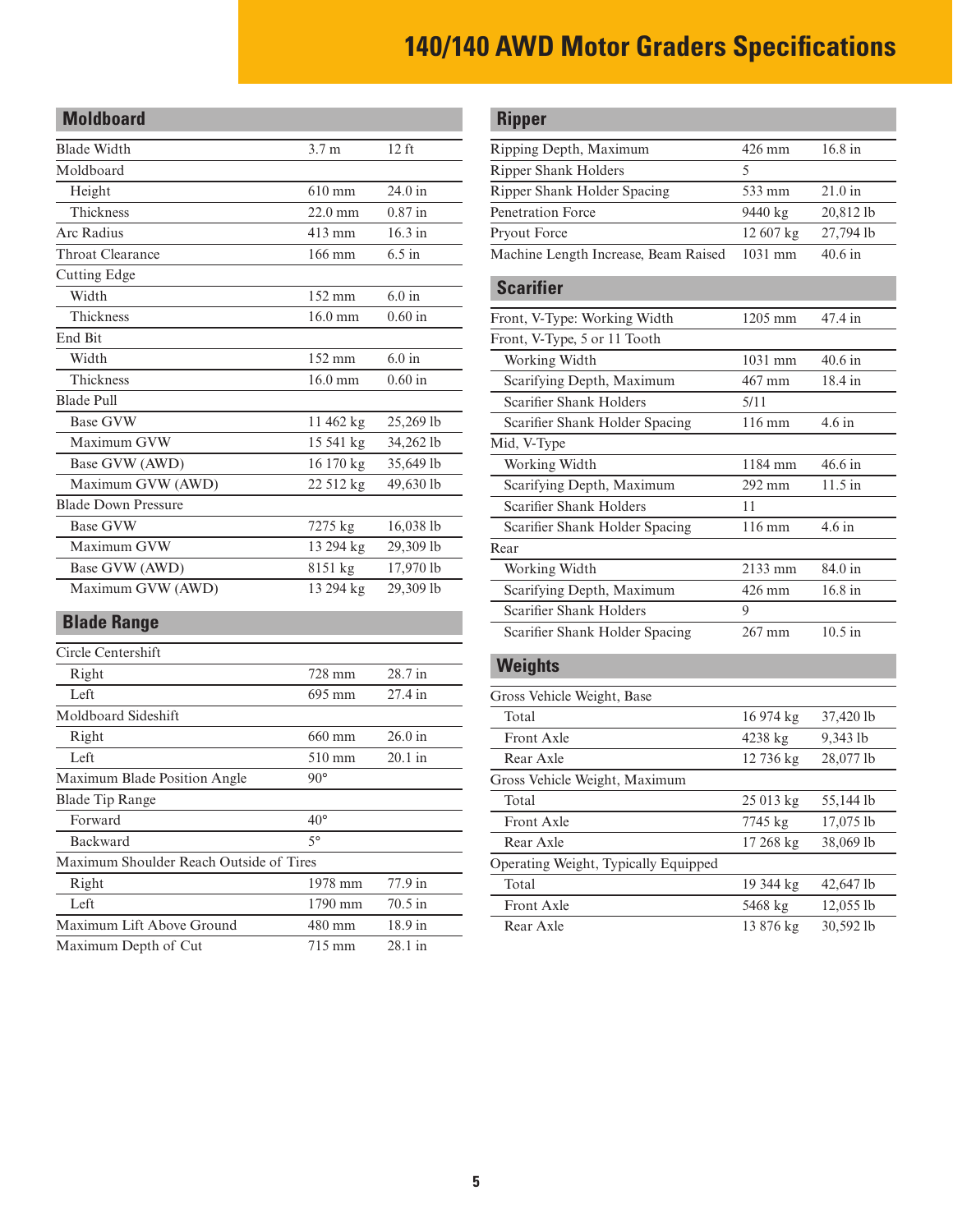| <b>Weights - AWD</b>                 |                    |           |
|--------------------------------------|--------------------|-----------|
| Gross Vehicle Weight, Base           |                    |           |
| Total                                | $17966 \text{ kg}$ | 39,609 lb |
| Front Axle                           | 4749 kg            | 10,469 lb |
| Rear Axle                            | 13 217 kg          | 29,140 lb |
| Gross Vehicle Weight, Maximum        |                    |           |
| Total                                | $25013 \text{ kg}$ | 55,144 lb |
| <b>Front Axle</b>                    | 7745 kg            | 17,075 lb |
| Rear Axle                            | $17268 \text{ kg}$ | 38,069 lb |
| Operating Weight, Typically Equipped |                    |           |
| Total                                | $20236 \text{ kg}$ | 44,614 lb |
| Front Axle                           | 5945 kg            | 13,107 lb |
| Rear Axle                            | 14 291 kg          | 31,507 lb |

• Base operating weight on standard machine configuration is calculated with full fuel tank, coolant, lubricants, operator and 14.0R24 tires with single-piece (SP) rims.

• Typically equipped operating weight is calculated with push block, rear ripper/scarifier, 14.0R24 tires with single-piece (SP) rims, and other equipment.

| <b>Standards</b> |                    |  |  |  |
|------------------|--------------------|--|--|--|
| <b>ROPS/FOPS</b> | ISO 3471/ISO 3449  |  |  |  |
| Steering         | <b>ISO 5010</b>    |  |  |  |
| <b>Brakes</b>    | ISO 3450           |  |  |  |
| Sound            | ISO 6396; ISO 6395 |  |  |  |

• The declared dynamic operator sound pressure level is 71 dB(A) for the 140 and 140 AWD when "ISO 6396:2008" is used to measure the value for a European Union "CE" marked machine. The measurement was conducted at 70% of the maximum engine cooling fan speed. The sound level may vary at different engine cooling fan speeds.

• The declared exterior sound power level is 107 dB(A) for the 140 and 140 AWD when the value is measured according to the dynamic test procedures and the conditions that are specified in "ISO 6395:2008." The measurement was conducted for a European Union "CE" marked machine at 70% of the maximum engine cooling fan speed. The sound level may vary at different engine cooling fan speeds and during diesel particulate filter regeneration.

#### **Dimensions**



| <b>1</b> Height – Top of Cab                    | 3308 mm            | $130$ in          | <b>8</b> Ground Clearance at Rear Axle | $339$ mm  | $13.3$ in |
|-------------------------------------------------|--------------------|-------------------|----------------------------------------|-----------|-----------|
| 2 Height – Front Axle Center                    | 596 mm             | $23.5 \text{ in}$ | <b>9</b> Height to Top of Cylinders    | $3040$ mm | $120$ in  |
| <b>3</b> Length – Between Tandem Axles          | 1523 mm            | $60.0$ in         | <b>10</b> Height to Exhaust Stack      | 3256 mm   | $128$ in  |
| 4 Length – Front Axle to Moldboard              | $2552 \text{ mm}$  | $100$ in          | <b>11</b> Width – Tire Center Lines    | $2140$ mm | 84.3 in   |
| <b>5</b> Length – Front Axle to Mid Tandem      | $6123$ mm          | $241$ in          | <b>12</b> Width – Outside Rear Tires   | $2511$ mm | 98.9 in   |
| <b>6</b> Length – Front Tire to Rear of Machine | 8912 mm            | $351$ in          | <b>13</b> Width – Outside Front Tires  | $2511$ mm | 98.9 in   |
| <b>7</b> Length – Counterweight to Ripper       | $10136 \text{ mm}$ | 399 in            |                                        |           |           |

• Calculated with 14.0R24 Tires.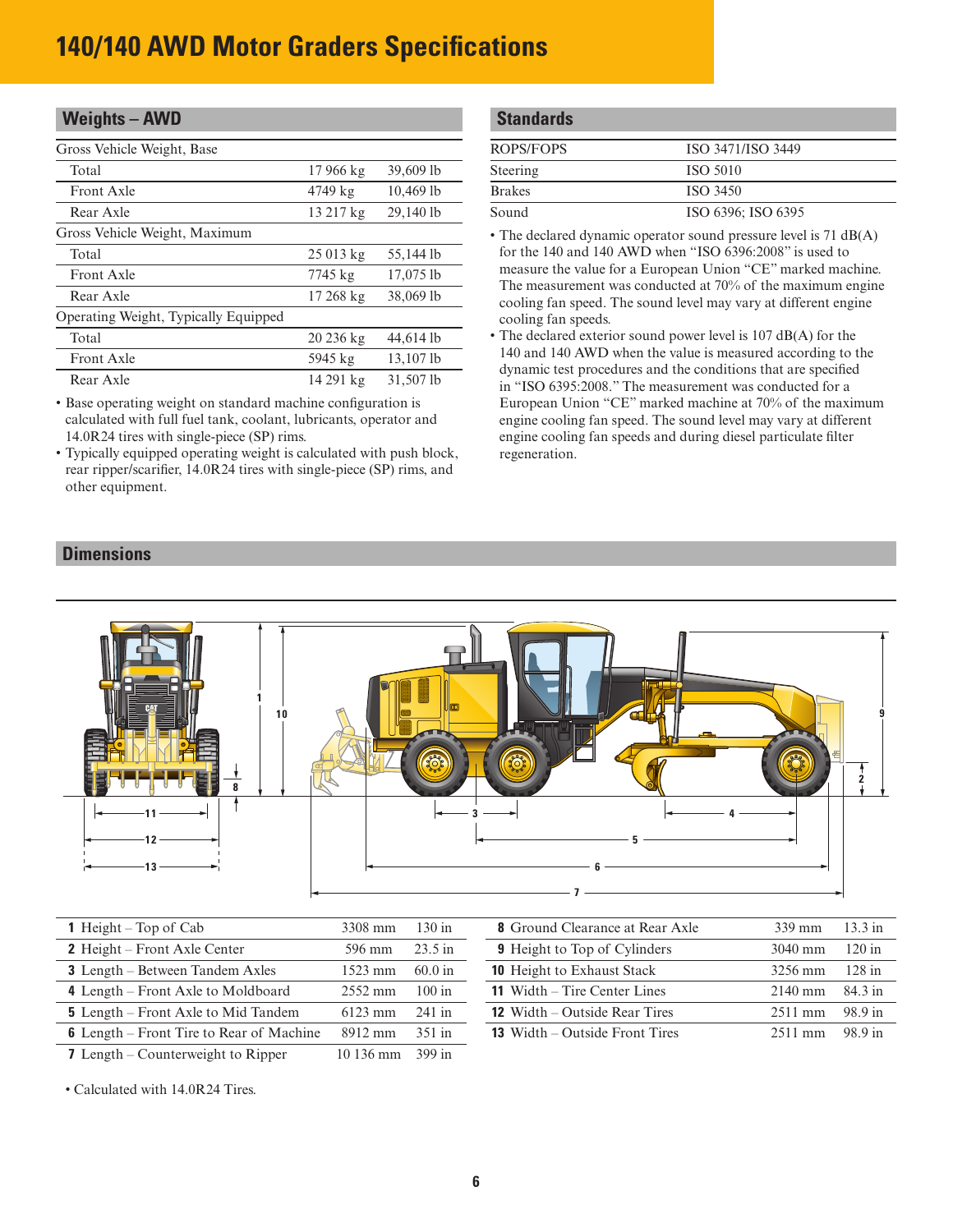# **Standard Equipment**

Standard equipment may vary. Consult your Cat dealer for details.

#### **POWER TRAIN**

- Air cleaner, dual stage, dry type, diesel, with automatic engine derate and automatic dust ejector, service indicator through Cat Messenger
- Air-to-air after cooler (ATAAC)
- Belt, serpentine, automatic tensioner
- Brakes, oil disc, four-wheel, hydraulic
- Demand fan, hydraulic, swing-out
- Diesel exhaust fluid tank, 22.0 L (5.8 gal) ground level access, and sediment drain
- Differential Lock/Unlock, Automatic
- Drain, engine oil, ecology
- Economy mode
- Electronic over speed protection
- Engine, C9.3, U.S. EPA Tier 4 Final/ EU Stage V emission standards
- Fuel tank, 394 L (104 gal), ground level access and sediment drain
- Fuel-water separator
- Muffler, underhood
- Parking brake multi-disc, sealed, oil-cooled
- Priming pump, fuel
- Rear axle, modular
- Sediment drain, fuel tank
- Tandem drive
- Transmission, 8F/6R, powershift, direct drive, Advanced Productivity Electronic Control Strategy (APECS)

#### **ELECTRICAL**

- Alarm, back up
- Alternator, 150 ampere, sealed
- Batteries, maintenance free, heavy duty, 1,125 CCA
- Breaker panel, ground accessible
- Cab harness and electrical hydraulic valves
- Electrical system, 24V
- Grade Control Ready Cab harness, software, electrical hydraulic valves, bosses and brackets
- Lights, roof-mounted roading, reversing, LED stop and tail
- Product Link
- Starter, electric

## **OPERATOR ENVIRONMENT**

- Accelerator
- Air conditioning with heater
- Arm and wrist rest, electronically adjustable
- Articulation, automatic Return-to-Center
- Cat Messenger operator information system
- Centershift pin indicator
- Coat hook
- Cup holder
- Display, digital speed and gear
- Doors, left and right side with wiper
- Gauge, machine level
- Gauge cluster (analog) fuel, articulation, engine coolant temp, engine RPM, hydraulic oil temp, regen, DEF
- Hour meter, digital
- Joystick hydraulic controls right/left blade lift with float position, circle drive, blade sideshift and tip, centershift, front wheel lean, articulation and power steering
- Joystick, adjustable armrests
- Joystick gear selection
- Joystick hydraulic power steering
- Ladders, cab, left and right side
- Lights, night time cab
- Mirror, inside rearview, wide angle
- Power port, 12V
- Radio Ready, Entertainment
- ROPS cab, sound suppressed 70 dB(A)
- Seat, cloth-covered, comfort suspension
- Seat belt, retractable 76 mm (3 in)
- Storage area for cooler/lunchbox
- Throttle control, electronic
- Windows, laminated glass: – fixed front with intermittent wiper – door with intermittent wipers (3)
- Windows: tempered
- left and right side wipers
- rear and intermittent wiper

#### **FLUIDS**

- Antifreeze
- Extended Life Coolant to  $-35^{\circ}$  C  $(-30^{\circ}$  F)

**7**

#### **TIRES, RIMS AND WHEELS**

• Partial allowance for tires on  $254 \times 607$  mm  $(10 \times 24 \text{ in})$  multi-piece rims is included in the base machine price and weight

#### **OTHER STANDARD EQUIPMENT**

- Accumulators, brake, dual certified
- Anti-glare paint
- Bumper, rear, integrated with hitch
- CD ROM Parts Book
- Clutch, circle drive slip
- Cutting edges
- $-152 \times 16$  mm  $(6 \times 5/8)$  in)
- curved DH-2 steel
- 19 mm (3/4 in) mounting bolts
- Doors (4), engine compartment, locking
- Drawbar 6 shoes, replaceable wear strips
- Electrical hydraulic valves, hydraulic lines for base 8 functions
- Endbits
	- 16 mm (5/8 in) DH-2 steel
- 19 mm (3/4 in) mounting bolts
- Fluid check, ground level
- Frame, articulated, with safety lock
- Ground level engine shutdown
- Ground level fueling
- Hammer (emergency exit)
- Horn, electric
- Hydraulic lines for base functions
- Lockout, hydraulic implement (for roading and servicing)
- Moldboard  $3658 \times 610 \times 22$  mm  $(12 \text{ ft} \times 24 \text{ in} \times 7/8 \text{ in})$
- Mounting, cab roof accessories
- Pump, hydraulic, high capacity, 98 cm<sup>3</sup> (6 in<sup>3</sup>)
- Radiator, cleanout access (both sides with swing doors)

• S·O·S<sup>SM</sup> ports: engine, hydraulic, transmission, coolant, fuel • Tandem walkway/guards

• Secondary steering • Serviceability, LH side

• Tool box